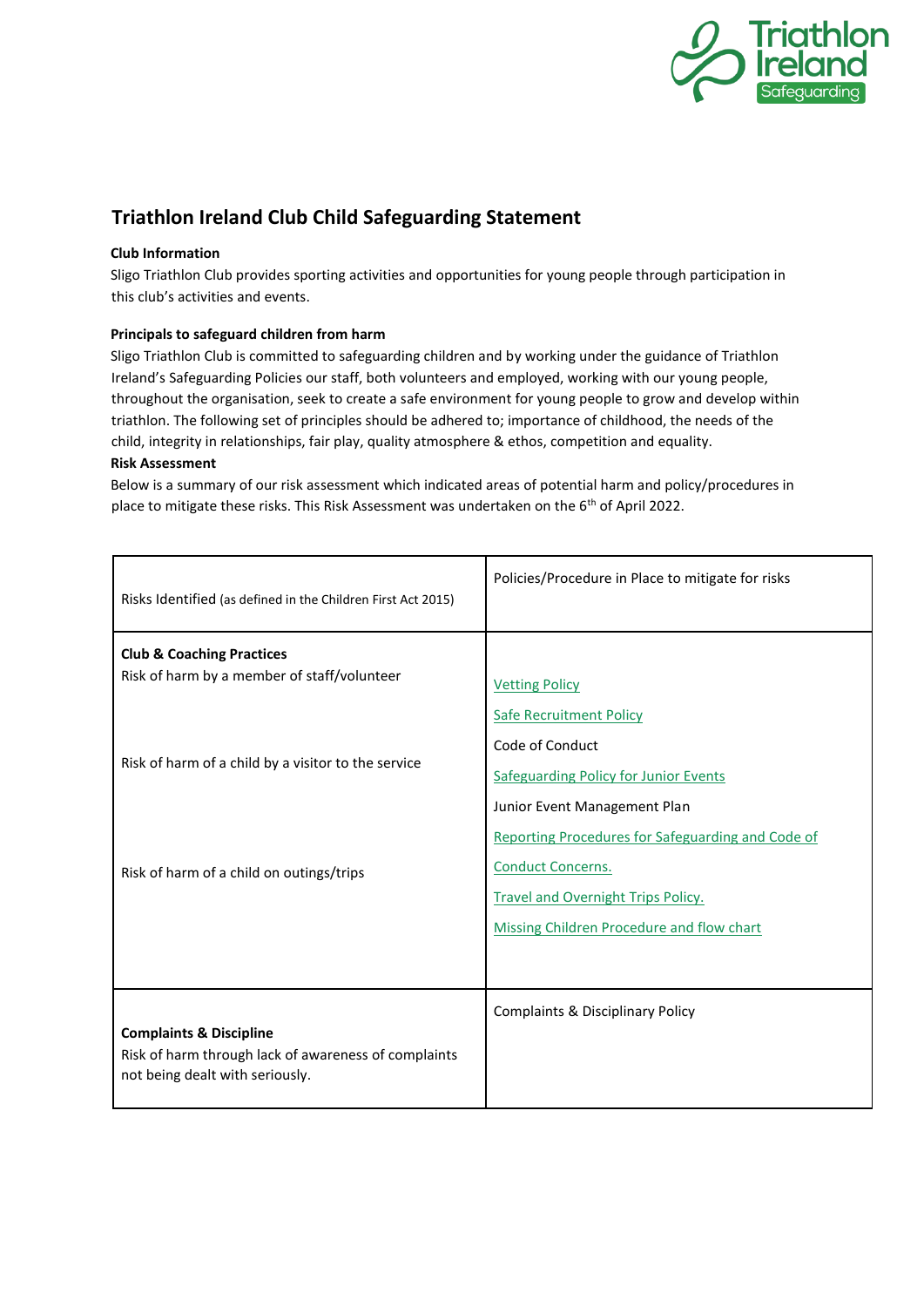

| <b>Reporting Procedures</b><br>Risk of harm through lack of knowledge of how to report<br>or concerns not reported.                                                  | Safeguard training Policy/Safeguard 1 training<br>Reporting Procedures for Safeguarding and Code                                                                                                          |
|----------------------------------------------------------------------------------------------------------------------------------------------------------------------|-----------------------------------------------------------------------------------------------------------------------------------------------------------------------------------------------------------|
|                                                                                                                                                                      | of Conduct Concerns.                                                                                                                                                                                      |
| <b>Use of Facilities</b>                                                                                                                                             | <b>Safeguarding Policy for Junior Events</b><br>Safety Guidelines for Club Sessions<br><b>Photography and Filming Policy</b><br>Junior Event Management Plan<br>Missing Children Procedure and flow chart |
| <b>Recruitment</b><br>Risk of harm due to recruitment of<br>inappropriate/unqualified people                                                                         | <b>Vetting Policy</b><br><b>Safe Recruitment Policy</b><br>Code of Conduct<br>Safeguard training Policy/Safeguard 1 training                                                                              |
| Communication<br>Risk of harm of a child through the use of unauthorised<br>photography                                                                              | <b>Photography and Filming Policy</b>                                                                                                                                                                     |
| Risk of harm of online abuse through social media                                                                                                                    | <b>Social Media Guidance for Juniors</b><br>Social Media Guidance for Coaches and Leaders<br><b>Social Media Guidance for Clubs</b>                                                                       |
| <b>General Risk of Harm</b><br>Risk of harm of bullying of a child by a member<br>of staff/volunteer/peer General behavioural<br>issues<br>Harm not being recognised | <b>Anti-Bullying Policy</b><br>Code of Conduct<br>Safeguard training Policy/Safeguard 1 training                                                                                                          |